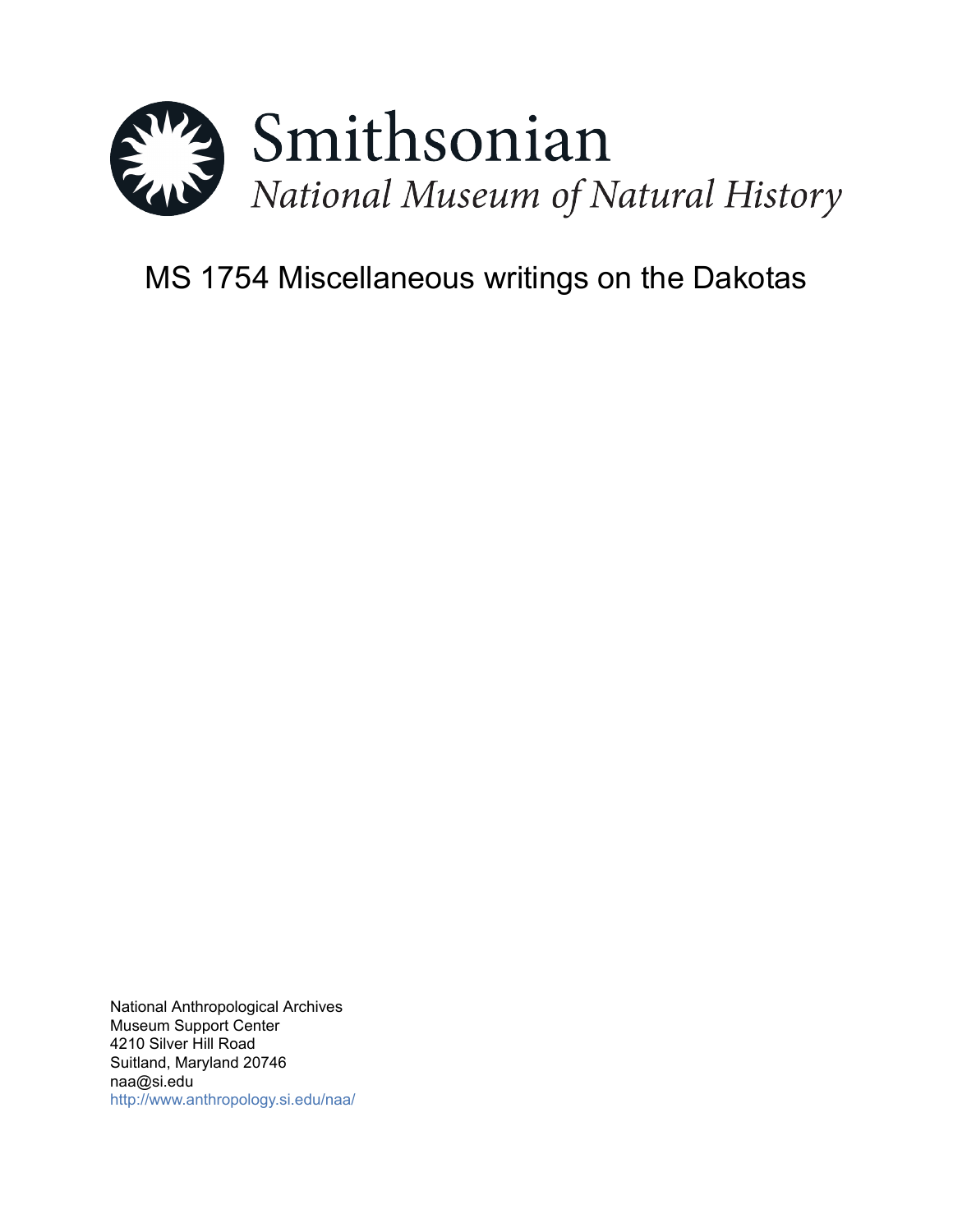## **Table of Contents**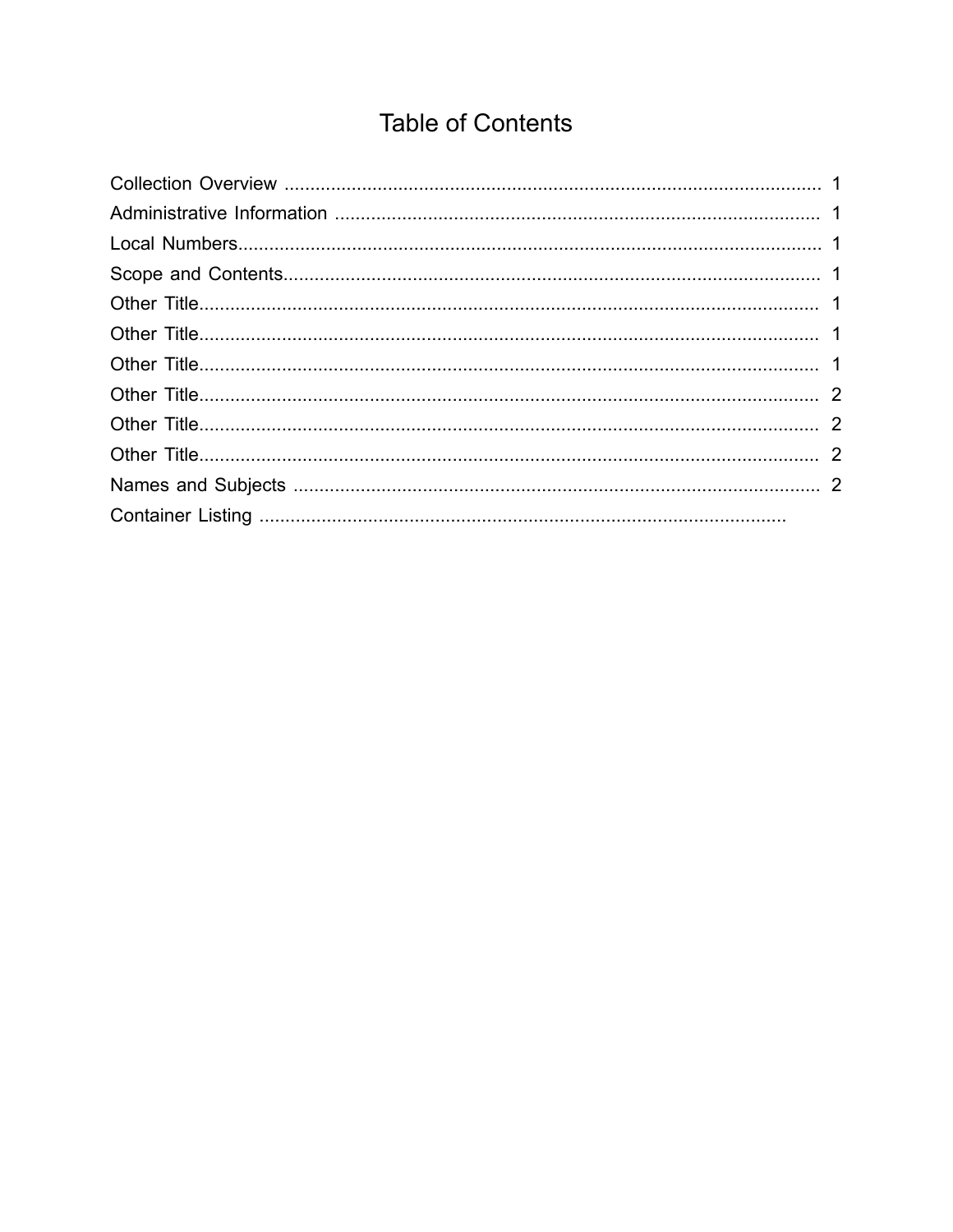| <b>Repository:</b> | National Anthropological Archives             |
|--------------------|-----------------------------------------------|
| Title:             | MS 1754 Miscellaneous writings on the Dakotas |
| Date:              | 1903                                          |
| Identifier:        | <b>NAA MS1754</b>                             |
| Creator:           | Allison, Edwin Henry, 1847-1919               |
| Language:          | Undetermined.                                 |

#### <span id="page-2-0"></span>**Collection Overview**

#### <span id="page-2-1"></span>**Administrative Information**

**Citation** 

Manuscript 1754, National Anthropological Archives, Smithsonian Institution

## <span id="page-2-3"></span>**Scope and Contents**

Includes "Games played by Indian children," Autograph document signed 3 pages with 1 sketch; "How Sioux Indians receive their names," Autograph document signed 12 pages; "Thunder's Slaughter," a myth, Autograph document signed 5 pages; "One good Indian and one bad one," Autograph document signed (Dated 1903) 11 pages; "Maternity and midwifery among the Sioux," Autograph document signed 15 pages; "Gall, Battle Chief," Typescript document 13 pages. Typed copy of "One good Indian and one bad one," Typescript document 13 pages and "Gall, Battle Chief," 14 pages.

<span id="page-2-2"></span>Local Numbers

NAA MS 1754

<span id="page-2-4"></span>Other Title

Games played by Indian children

<span id="page-2-5"></span>Other Title

How Sioux Indians receive their names

#### <span id="page-2-6"></span>Other Title

Thunder's Slaughter